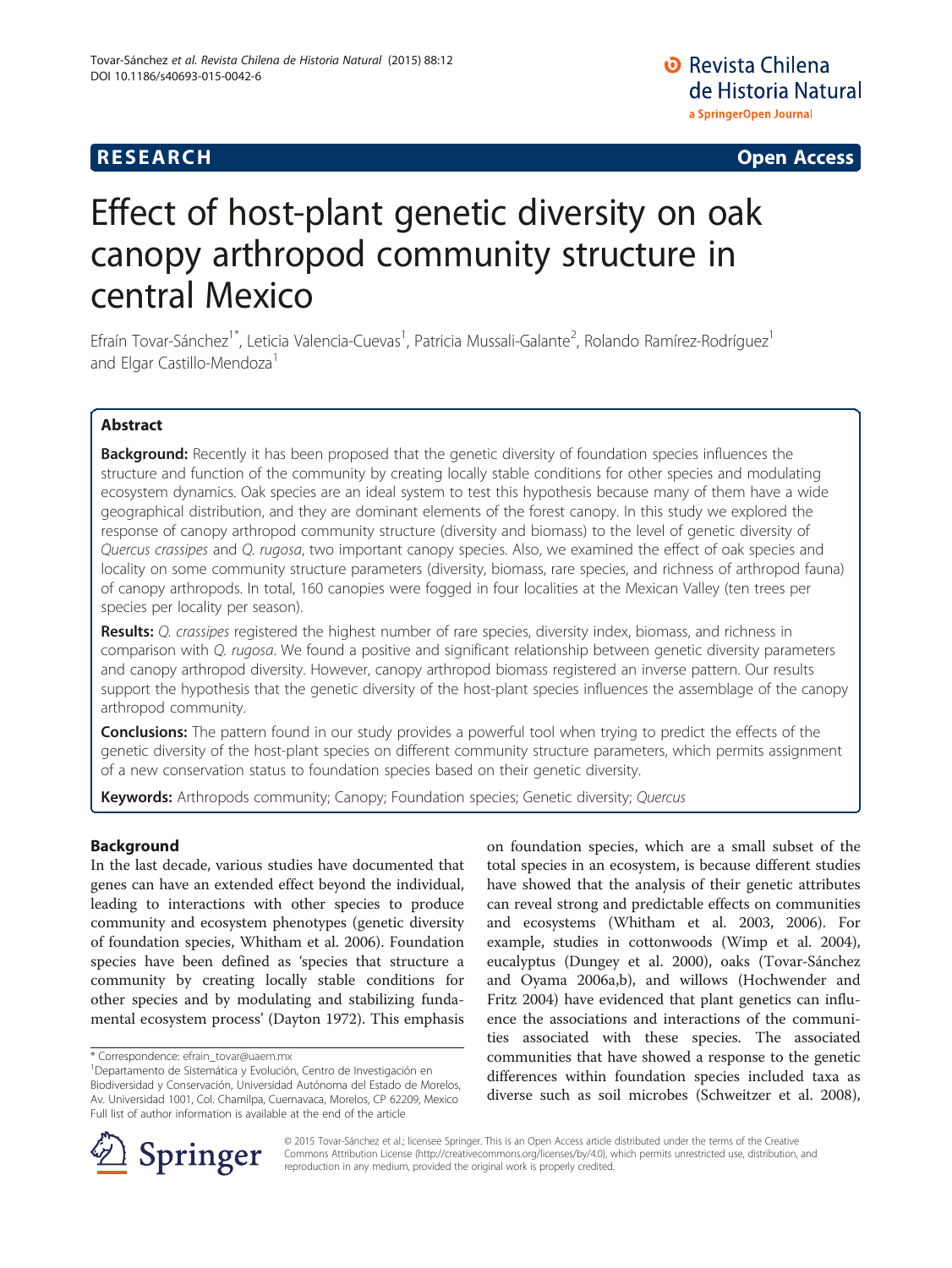aquatic invertebrates (Le Roy et al. [2006](#page-10-0)), mycorrizal fungi (Sthultz et al. [2009](#page-10-0)), understory plants (Adams et al. 2011), lichens (Lamit et al. [2011](#page-10-0)), and foliar arthropods (Wimp et al. [2004;](#page-11-0) Tovar-Sánchez and Oyama [2006b](#page-11-0); Tovar-Sánchez et al. [2013](#page-11-0)). Likewise, ecosystem processes like nutrient cycling (Schweitzer et al. [2008](#page-10-0)), primary production (Crutsinger et al. [2006\)](#page-10-0), and ecosystem stability (Keith et al. [2010\)](#page-10-0) are affected by the genetics of foundation species.

Most of the evidence that indicates that the genetic diversity within the foundation species of terrestrial and aquatic habitats affecting the distributions of their associated species come from studies under experimental conditions (e.g., Wimp et al. [2007;](#page-11-0) Keith et al. [2010](#page-10-0); Bangert et al. [2012](#page-10-0)). Nevertheless, it has been suggested that these studies do not show the potential consequences of different levels of genetic diversity in natural settings (Hughes et al. [2008\)](#page-10-0) and may overestimate the importance of host-plant genetic attributes for structuring the communities (Tack et al. [2010, 2011](#page-10-0)). However, there are several studies in which the results obtained in experimental gardens have been corroborated in natural conditions [e.g., eucalyptus (Whitham et al. [1999](#page-11-0); Dungey et al. [2000](#page-10-0)), and willows (Wimp et al. [2004](#page-11-0), [2005\)](#page-11-0)]. These results suggest that a genetic perspective of the community may be applicable, but there is still little understanding about the relative importance of a genetically-based trait variation within the foundation species and other factors for structuring communities in natural conditions (Wimp et al. [2007](#page-11-0)). These kinds of studies are valuable because they offer a realistic approach to processes that occur under natural conditions and the ability to span relatively large spatial or temporal scales, even when it is difficult to control variables related to the spatial location of host plants that can influence the abundance, distribution, and diversity of the species associated (Vellend and Geber [2005](#page-11-0)).

In general, both in natural and experimental conditions, the genetic diversity of the host plant has been analyzed under the assumption of the following gradient of genetic diversity [parental < F1 < backcrosses (Whitham et al. [1994](#page-11-0); Wimp et al. [2005, 2007](#page-11-0); Tovar-Sánchez and Oyama [2006b;](#page-11-0) Adams et al. 2011)] or considering that genetic diversity increases when more than one genotype is present (Bailey et al. [2006](#page-10-0)). In contrast, few studies have evaluated the relationship between some measures of host-plant genetic diversity on community metrics (Wimp et al. [2004;](#page-11-0) Tovar-Sánchez and Oyama [2006b](#page-11-0); Tovar-Sánchez et al. [2013](#page-11-0)).

Canopy arthropod communities have been widely used to evaluate the influence of the genetic diversity of host plants on their associated communities (Whitham et al. [1999](#page-11-0); Hochwender and Fritz [2004](#page-10-0); Wimp et al. [2004](#page-11-0), [2007](#page-11-0); Bangert et al. [2006;](#page-10-0) Tovar-Sánchez and Oyama [2006b](#page-11-0); Keith et al. [2010;](#page-10-0) Tack et al. [2010;](#page-10-0) Castagneyrol et al. [2012](#page-10-0); Tovar-Sánchez et al. [2013](#page-11-0)). This preference is probably because the canopy is a habitat that can be physically delimited as their arthropod communities are considered the main component in terms of abundance and species diversity (Stork and Hammond [1997\)](#page-10-0). Recently made estimates suggest that the global average richness of this group is of 6.1 million species (Hamilton et al. [2013\)](#page-10-0). Additionally, arthropods play an important role in ecological terms, acting as pollinators, prey, parasites, parasitoids, herbivores, and detritivores (McIntyre et al. [2001\)](#page-10-0).

The effects of the foundation species' genetic characteristics on the arthropod community structure have been detected in metrics as a composition (Bangert et al. [2005](#page-10-0); Wimp et al. [2005](#page-11-0); Bailey et al. [2006\)](#page-10-0), richness (Dungey et al. [2000](#page-10-0); Bangert et al. [2005](#page-10-0), [2006](#page-10-0), [2008](#page-10-0); Crawford and Rudgers [2013](#page-10-0)) and species diversity (Wimp et al. [2004;](#page-11-0) Tovar-Sánchez and Oyama [2006b](#page-11-0); Ferrier et al. [2012;](#page-10-0) Tovar-Sánchez et al. [2013\)](#page-11-0). In general, the studies have reported that unique arthropod communities were associated with different genotypes of the host plant (Bangert et al. [2006](#page-10-0); Ferrier et al. [2012](#page-10-0)) and that the richness and species diversity increases as the genotype number also increases [e.g., genotypic diversity (Wimp et al. [2005;](#page-11-0) Ferrier et al. [2012\)](#page-10-0)] when the genetic diversity of the population increases (Wimp et al. [2004;](#page-11-0) Tovar-Sánchez and Oyama [2006b](#page-11-0); Tovar-Sánchez et al. [2013](#page-11-0)), or when the individual genetic diversity level increases (Tovar-Sánchez et al. [2013](#page-11-0)). These patterns have been explained considering that an increase in the hostplant genetic diversity can generate changes in their morphological (Lambert et al. [1995](#page-10-0); González-Rodríguez et al. [2004;](#page-10-0) Tovar-Sánchez and Oyama [2004\)](#page-10-0), phenological (Hunter et al. [1997\)](#page-10-0), and plant architecture (Martinsen and Whitham [1994](#page-10-0); Whitham et al. [1999](#page-11-0); Bangert et al. [2005\)](#page-10-0), as well as in their secondary chemistry (Fritz [1999](#page-10-0); Wimp et al. [2004\)](#page-11-0). These characters constitute a wide array of resources and conditions that can be exploited by their associated herbivores. These results suggest that the effects of genetic diversity on community function can be equal or greater in magnitude compared to species diversity (Hughes et al. [2008](#page-10-0)), emphasizing the important role that genetic diversity can play in ecological processes. The incorporation of these types of studies into the field of biodiversity research is a logical extension of the theory underlying previous diversity studies, recognizing that genetic diversity is one of the fundamental levels of biodiversity (Hughes et al. [2008\)](#page-10-0).

Knowledge of mechanisms that may be driving the associations between arthropods and plants plays a key role in our understanding of the impact of plant genetic diversity on dependent arthropod communities; however, these mechanisms remain poorly understood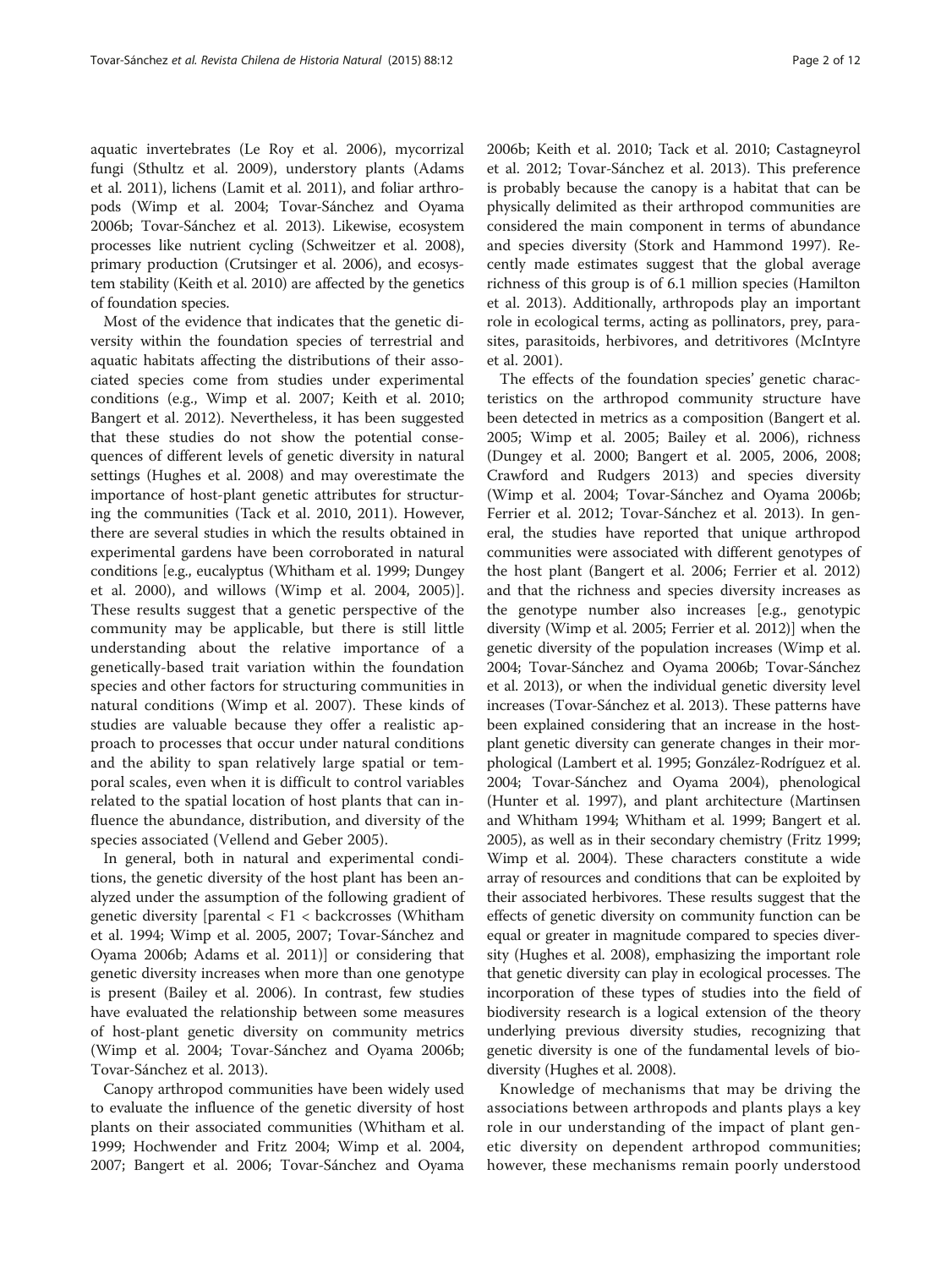(Wimp et al. [2007\)](#page-11-0). It has been suggested that phenotypic traits that affect arthropod communities as phenology, physical defenses, and foliar chemistry are features that have a genetic basis (Johnson and Agrawal [2005;](#page-10-0) Bangert et al. [2006](#page-10-0)) but have only rarely been linked to both plant genetics and arthropod community structure (Wimp et al. [2007\)](#page-11-0). Also, these attributes can vary between host-plant species (Foss and Rieske [2003;](#page-10-0) Forkner et al. [2004](#page-10-0); Marquis and Lill [2010](#page-10-0)), affecting both the quantity and quality of resources available to arthropods (Murakami et al. [2007](#page-10-0)). Understanding the strength of these associations is important as they provide a mechanistic approach to comprehend the relationship between plant genetic diversity, environment, and arthropod community structure.

Oaks (Fagaceae, Quercus) are an ideal system to study the effects of host-plant species genetic diversity on their associated canopy communities because of their high levels of genetic variation (e.g., Tovar-Sánchez et al. [2008](#page-11-0); Valencia-Cuevas et al. [2014, 2015\)](#page-11-0); many of their species show a wide geographical distribution and canopy dominance (Valencia [2004](#page-11-0)), and constitute the habitat of different species. Therefore, some of them can be considered as foundation species. Unfortunately, there are a few studies that have analyzed the influence of the oak host genetic diversity on their canopy arthropods community. In addition, the results of these studies have been contrasting. For example Tovar-Sánchez and Oyama ([2006b](#page-11-0)), reported a positive and significant relationship between population genetic diversity of seven hybrid zones from the Q. crassipes  $\times$  Q. crassifolia complex in Mexico and the canopy endophagous insect community diversity. Similarly, the Q. castanea and Q. crassipes plants that were genetically more diverse supported higher richness, diversity, and species density of the canopy ectophagous insects (Tovar-Sánchez et al. [2013](#page-11-0)) in central Mexico. In contrast, Tack et al. ([2010](#page-10-0), [2011](#page-10-0)) found that genetic diversity has little influence on the endophaguos insect community associated to Q. robur in Finland. Similar results were reported by Castagneyrol et al. ([2012](#page-10-0)), who found that the host-plant genetic attributes (genetic diversity, relatedness, and genetic identity) did not have a significant effect on the phytophagous insect community structure (endophagous and ectophagous) associated to *Q. robur* canopy in France. The contrasting results of these investigations show the need for further studies that help us understand the importance of the genetic diversity of oak populations on canopy arthropod communities.

The aims of this study were to analyze the canopy arthropod community structure of Quercus crassipes and Q. rugosa from a genetic perspective, to answer the following questions: 1) Does the genetic diversity of host-plant species affect the arthropod community structure in terms of species diversity and biomass? 2) Does the canopy arthropod-community structure vary between oak host species and localities? We predict that more genetically diverse host plants should support more diverse communities because they offer a wider array of resources and conditions to be exploited.

## Methods

## Study sites and oak species

The Mexican Valley has a well delimitated biogeographical area of 7500 km<sup>2</sup> covering several states of Central Mexico surrounded by the main Mexican Sierras. Altitude ranges from 2,230 m to 2,500 m at the bottom and 3000 m to 5450 m in mountain areas. The most important vegetation types in the Mexican Valley are Abies, Pinus and Quercus forests (Rzedowski and Rzedowski [2001](#page-10-0)). To minimize geological historic and environmental site effects, we chose four localities [Parque Nacional El Chico (PNECh) in Hidalgo State, Parque Ecológico de la Ciudad de México (PECM) in Mexico City, and Jilotepec and Juchitepec in Mexico State] (Figure [1](#page-3-0)) that have the following common traits: it has the same geological history [the Mexican Valley is part of the Trans-Mexican Volcanic Belt (Rzedowski and Rzedowski [2001](#page-10-0)), and its formation process began during the Quaternary-Pliocene (Ferrusquía-Villafranca [1998\)](#page-10-0)], weather (temperate subhumid), altitude (between 2540 m to 2720 m), vegetation type (mature oak), tree age (between 10 m to 13 m), and soil type (volcanic origin or derived from igneous and sedimentary rocks). These areas present almost no local disturbance inside the forest because they are under protection standards or because its rocky substrate prevents agriculture and livestock (Table [1](#page-3-0)).

Quercus crassipes Humb. & Bonpl. (Lobatae) and Q. rugosa Née (Quercus) are abundant species in the four study sites. Both can be recognized easily in the field from its leaf characteristics such as shape, size, coloration, and pubescence. Q. crassipes include trees up to 17 m tall and 1 m in trunk diameter. Leaves are deciduous, coriaceous, narrowly elliptic, and lanceolate. It flowers in May and bears fruits from September to January. It is distributed within the southeast part of the Sierra Madre Oriental and the Trans-Mexican Volcanic Belt (TVB), between 1900 m to 3500 m a.s.l. Q. rugosa includes large trees of up to 20 m in height with a trunk diameter of 1 m. Leaves are evergreen or semi-deciduous at maturity; they are thick and rigid, strongly rugose, and obovate to elliptic-obovate. The flowering season is in August. Fruits are produced annually (November to March). This species is distributed in the major Mexican mountain ranges [SMOr, Sierra Madre Occidental (SMOc), Sierra Madre del Sur (SMS), Sierra Norte de Oaxaca (SNO), Sierra de Chiapas (SCh), and TVB], at an altitude of 1800 m to 2900 m (Rangel et al. [2002](#page-10-0)).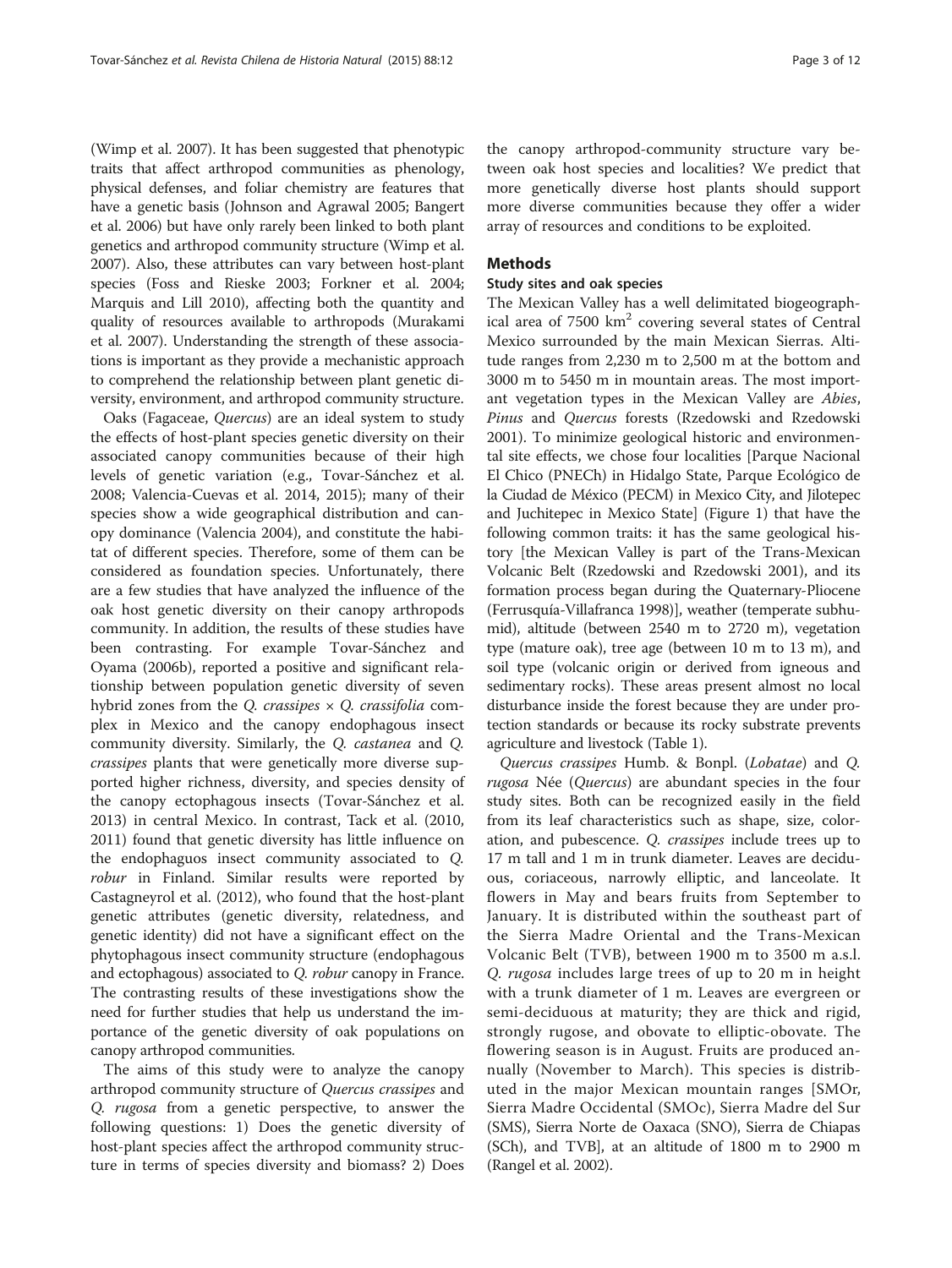<span id="page-3-0"></span>

Madre Occidental, TVB = Trans-Mexican Volcanic Belt.

## Molecular data

Leaves with no apparent damage were collected from twenty individuals per species in each study site [Q. crassipes ( $n = 80$ ) and Q. rugosa ( $n = 80$ )]. Leaf tissue was frozen in liquid nitrogen and transported to the laboratory for DNA extraction. Total DNA was extracted and purified by using the DNeasy Plant Mini Kit (Qiagen, Valencia, CA, USA). DNA quantification was done by fluorometric analysis, and DNA quality was visualized by comparing the intensity of bands with known standards of lambda DNA on agarose gels at 0.8%. Genetic analyses were performed using randomly amplified

|  | Table 1 Locality name, state, geographic coordinates, altitude, annual precipitation, slope, and Quercus species |  |  |  |  |
|--|------------------------------------------------------------------------------------------------------------------|--|--|--|--|
|  |                                                                                                                  |  |  |  |  |

| Locality    | <b>State</b> | Latitude (N),<br>longitude (W) | Altitude (m) | Annual precipitation<br>(mm) | Slope $(°)$ | Quercus species                                                                                         |
|-------------|--------------|--------------------------------|--------------|------------------------------|-------------|---------------------------------------------------------------------------------------------------------|
| PNECh       | Hidalgo      | 20°10', 98°41'                 | 2540         | .200.2                       | 14          | Q. crassipes, Q. rugosa, Q. mexicana,<br>Q. laurina, Q. crassifolia, Q. deserticola,<br>and Q. greggii. |
| <b>PFCM</b> | Mexico City  | 19°15', 99°11'                 | 2620         | 1.084.9                      |             | Q. crassipes, Q. rugosa, Q. castanea,<br>Q. laeta, and Q. laurina.                                      |
| Jilotepec   | Mexico State | 19°55', 99°29'                 | 2570         | 754.3                        | 8           | Q. crassipes, Q. rugosa, Q. laeta, and<br>O. crassifolia                                                |
| Juchitepec  | Mexico State | 19°05′, 98°51′                 | 2720         | 729.9                        | 9           | Q. crassipes, Q. rugosa, and Q. gregii.                                                                 |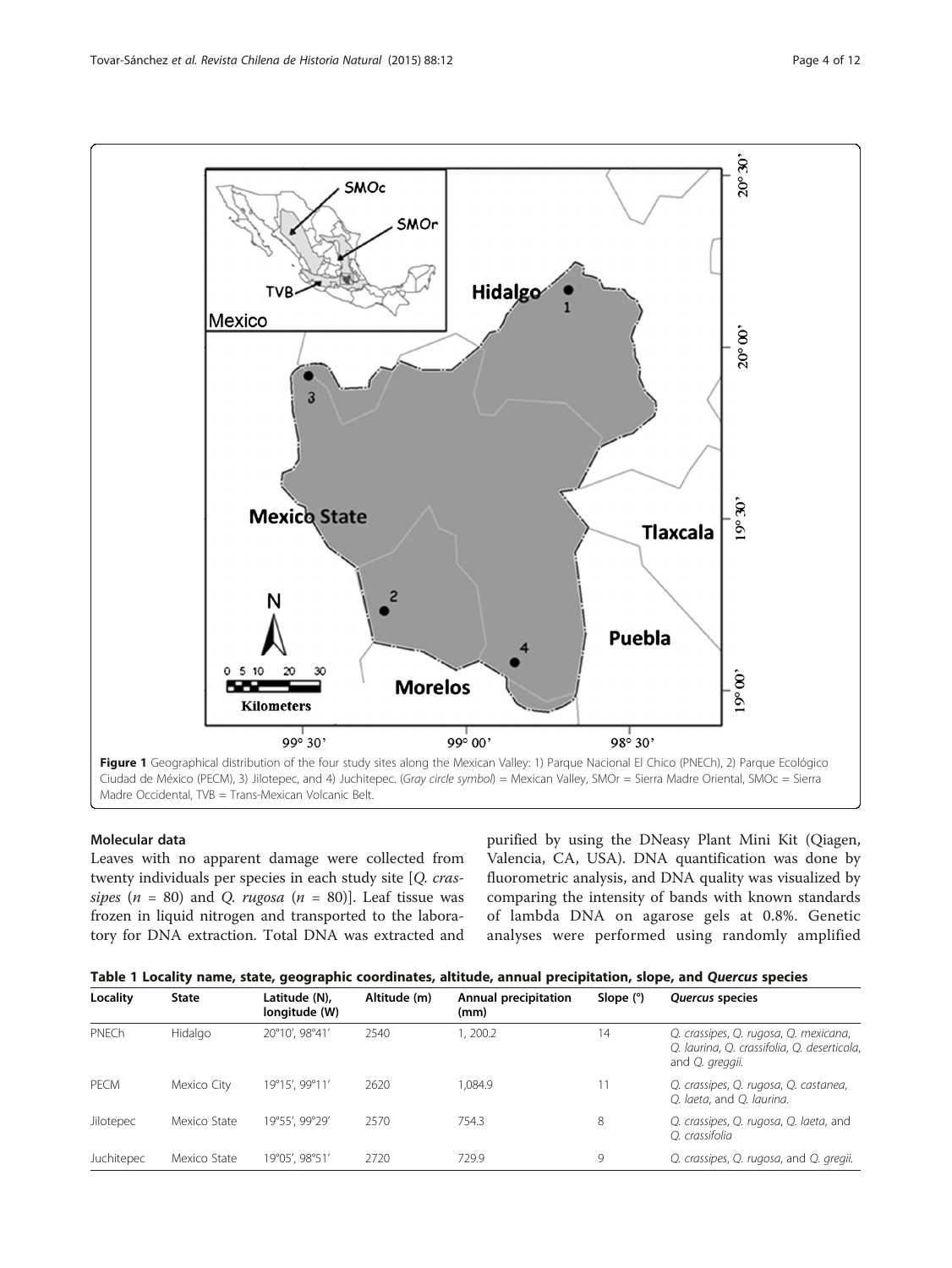polymorphic DNA (RAPDs) and microsatellite markers (SSRs).

For RAPDs, sixty 10-base pair (pb) primers of random sequence (Kits A, B, C; Operon Technologies, Alameda, California, USA) were tested. Eighteen of them were selected based on the amplification results and reproducibility. The selected primers produced a total of 121 polymorphic bands. PCR reactions were done in a PTC-100 Programmable Thermal Controller (MJ Research Inc.) as follows: 10 ng of DNA templete, 50 mM KCl, 10 mM Tris-HCl (pH 8.4), 2 mM  $MgCl<sub>2</sub>$ , 0.1 mM of each dNTP, 0.2 mM of each primer, and 1 U of Taq polymerase in a final volume of 25 μl. Reaction conditions were the following: an initial 2 min denaturation step at 94°C, followed by 45 cycles at 94°C for 1 min, 1 min at 36°C, followed by an annealing temperature at 72°C for 30 s and a final extension at 72°C for 7 min. DNA fragments were separated through electrophoresis on agarose gels at 2.8%, stained with ethidium bromide, and developed on an UV light table. The molecular weight of the DNA fragments was estimated by comparison with a 1 kb DNA ladder.

Microsatellites primers (Ccmp3, Ccmp4, and Ccmp41) were obtained from Weising and Gardner ([1999\)](#page-11-0). PCR reactions were done as follows: 15 ng of DNA template, 50 mM KCl, 20 mM Tris-HCl (pH 8.4), 2 mM  $MgCl<sub>2</sub>$ , 0.13 mM of each dNTP, 25 mM of each primer, and 0.8 U of Taq polymerase in a final volume of 25 <sup>μ</sup>l. Reaction conditions were an initial denaturation step at 95°C for 5 min, followed by 30 cycles at 94°C for 1 min, 1 min at the appropriate annealing temperature, followed by 30s at 72°C, and a final extension at 72°C for 8 min. Annealing temperature differed for each primer pair. 50°C for Ccmp3, 48°C for Ccmp4, and 55°C for Ccmp41. PCR products were resolved on polyacrilamide gels at 6% (7 M urea) at 60 W for 3 h in order to determine the polymorphic primers. We measured the length of the amplified microsatellites fragments by running an aliquot of each PCR product on an automatic sequencer ABI 3100 (Applied Biosystems CA, USA) at 35 W for 80 min to 90 min using gene scan ROX-2500 (Applied Biosystems, CA, USA) as size standard. Alleles were scored using the Gene Mapper ver. 3.7 Software (Applied Biosystems, CA, USA).

## Canopy arthropod communities

The arthropod community structure was surveyed in forty trees of both species. Ten individuals per species were vouchered and fogged during rainy (August 2005) and dry (February 2005) seasons on each locality. Sampling was done seasonally, which allowed having a representative annual sample of the canopy arthropodofauna, as suggested by previous studies, which have demonstrated that seasonality modifies both composition and richness in oaks (Tovar-Sánchez and Oyama [2006a](#page-11-0); Tovar-Sánchez [2009](#page-10-0)). The individual trees sampled in this study had a height between 10 m and 13 m (mean  $\pm$  d.e.,  $11.0 \pm 0.13$  m).

Arthropods were collected by fogging the entire canopy of a single tree with 750 ml of non-persistent insecticide (AqualPy, AgrEvo, Mexico). This insecticide is composed of 30 g pyrethrine/l and 150 g piperonyl-butoxide/lL at a concentration of 30% v/v. Fallen arthropods from each fogged tree were collected in ten plastic trays (each  $0.32 \text{ m}^2$  area) located randomly under the crowns. Canopies of trees selected for fogging were isolated from other trees as far as possible, by avoiding overlapping. A measure of the exploited canopy volume was estimated by multiplying the difference between the total height and the height to the lowest branch with denser leaf cover of each tree by 3.2, which is the area of collecting trays (Tovar-Sánchez [2009\)](#page-10-0). The arthropods were separated into morphospecies and after sorted to major orders. All samples were sent to arthropod specialists for taxonomic identification. Abundance of each morphospecies was also counted.

The biomass of canopy arthropods associated to Q. crassipes and Q. rugosa was calculated using the model proposed by Tovar-Sánchez ([2009](#page-10-0)) for oaks in the Mexican Valley. A sample of six individuals/taxa was chosen and then put in a drier at 40°C until constant weight. Weight was determined on an analytical scale.

## Statistical analysis

## Genetic diversity of oak host species

Genetic diversity of Q. crassipes and Q. rugosa was estimated for SSRs and RAPDs molecular markers as the average expected heterozygosity (He). We used this parameter of genetic diversity in order to compare the results with others studies in oaks. Genetic data were analyzed with TFPGA v. 1.3 and POPGENE v. 1.31. The data were transformed as  $\sqrt{x}$  (Zar [2010](#page-11-0)), and we used a t-student test to examine differences in genetic diversity between species. A Kruskal-Wallis analysis of variance was used to determine differences in oak-species genetic diversity among sites. Thereafter, a Tukey test was conducted to determine significant differences (Zar [2010](#page-11-0)). Statistical analyses were conducted using STATISTICA for Windows v. 8.0 software (StatSoft [2007](#page-10-0)).

## Canopy arthropods

The diversity of the canopy arthropod community was estimated at the morphospecies level by using the Shannon-Wiener index  $(H)$ . This index was then compared between pairs of localities with a randomization test as described by Solow ([1993](#page-10-0)). This test re-samples 10,000 times from a distribution of species abundances produced by the sum of the two samples. In addition,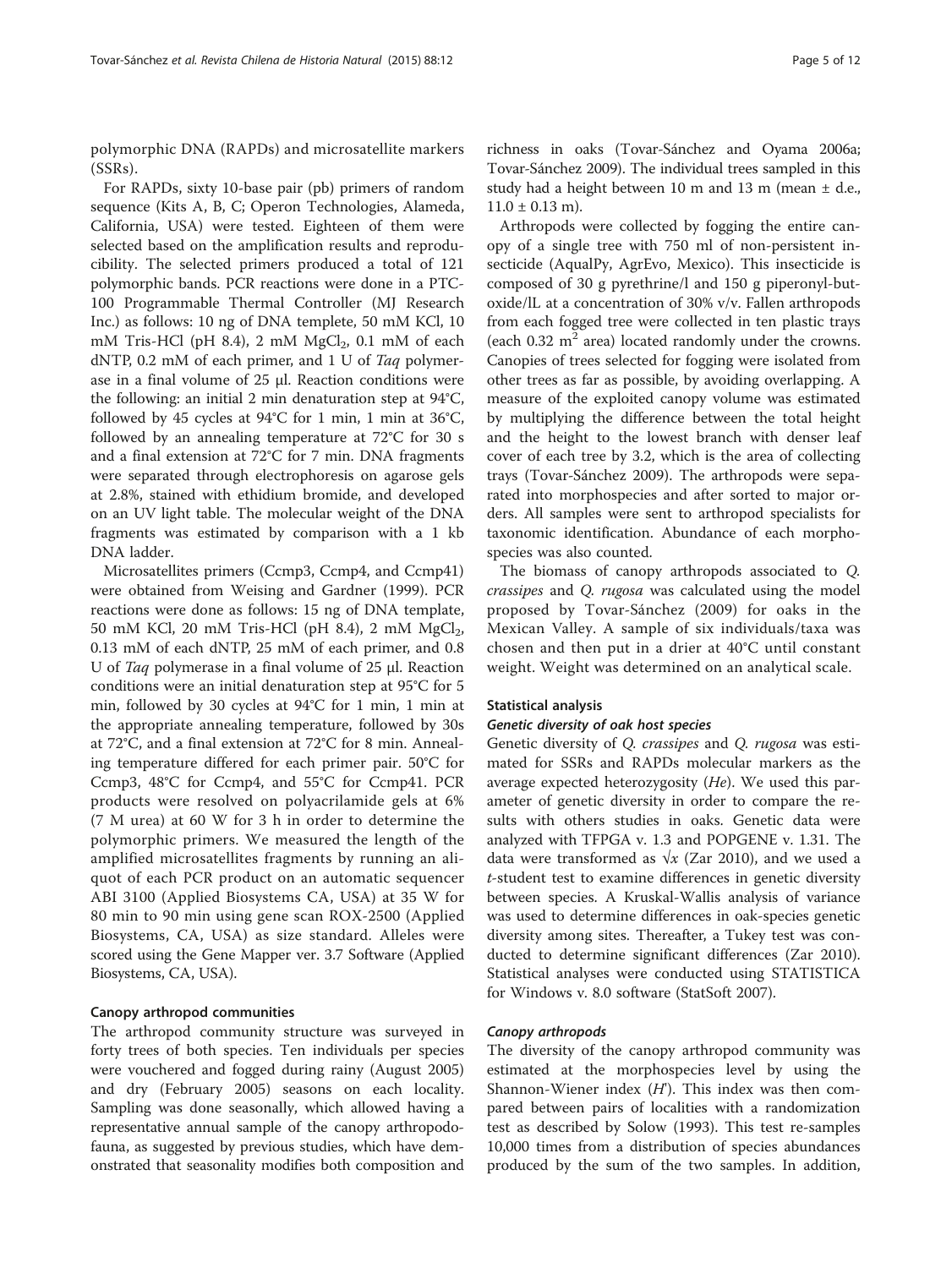<span id="page-5-0"></span>rare species number (RS) was analyzed. Rare species were defined as those species represented by fewer than four individuals in the samples (Tovar-Sánchez and Oyama [2006a\)](#page-11-0).

The arthropods biomass (W) was calculated according to Tovar-Sánchez ([2009](#page-10-0)):

$$
W = (e^{-10.644}) (L^{2.587})
$$

where  $W$  is the biomass in mg (dry weight) and  $L$  is the body length in millimeters. A mean size and aggregate biomass of the morphospecies population in the sample was estimated from the number of individuals, the mean size of all others measured, and the number of individuals of the same morphospecies. This estimation was calculated for oak canopy arthropod biomass in temperate forests from the Mexican Valley.

Two-Factor Analysis of Variance (Model I fixed effects, Zar, [2010\)](#page-11-0) was conducted to test differences in canopy arthropod biomass, species richness, number of rare species among localities (L), species (S), and interaction  $L \times S$ . Data were transformed as follows:  $X' = log$  $X + 1$  (Zar [2010](#page-11-0)). To determine significant differences in species richness, number of rare species, and biomass between localities, a posterior Tukey test was conducted (Zar [2010\)](#page-11-0). Statistical analyses were conducted using STATISTICA for Windows v. 8.0 software (StatSoft [2007\)](#page-10-0).

General Linear Model (GLM) Analysis of Covariance (Model I fixed effects; Zar [2010\)](#page-11-0) was performed to determine the effect of the locality (L), oak species (S), Genetic diversity, and interaction locality  $\times$  oak species  $(L \times S)$  on canopy arthropod biomass and Shannon-Wiener diversity index.

Diversity  $(H')$  and biomass  $(W)$  variables were not correlated with each other. In order to determine the effects of locality, oak species (Q. crassipes, Q. rugosa) and host-plant genetic diversity (expected heterozygosity estimated with microsatellite and RAPDs data) on canopy arthropods diversity index  $(H')$  and biomass, we performed a GLM. The model used a Poisson error distribution and log link function. GLM describes the effects of variables in a multivariate-model setting. This analysis has the advantages that even if a variable has a nonsignificant effect on a variable when subjected to univariate analysis, it may still be a significant variable in a multivariate-model setting when accounting for covariance with other factors (Hillebrand et al. [2008](#page-10-0)). We pooled the following genetic data from 20 trees within each locality: the community was quantified at the stand level and the occurrence of individual SSRs and RAPDs markers present in each locality, resulting in a unique genetic diversity value for each locality. Locality and oak species were considered as categorical fixed factors and genetic diversity a continuous factor. Statistical analyses were conducted using species diversity and richness version 3.03. and the General Linear Model platform within STATISTICA for Windows v. 8.0 software (StatSoft [2007\)](#page-10-0).

## Results

## Genetic diversity of Quercus crassipes and Q. rugosa

Genetic diversity analyses revealed that the expected heterozygosity was significantly higher in Q. crassipes than Q. rugosa populations [RAPDs  $(t = 3.59, P < 0.05)$ ; SSRs  $(t = 3.45, P < 0.05)$ ] (Table 2). A Kruskal-Wallis analysis of variance showed significant differences in genetic diversity indexes (He) among populations of Q. crassipes and among populations of *O. rugosa* (SSR's:  $H = 11.29$ ,  $P = 0.002$ ; RAPDs:  $H = 9.87$ ,  $P = 0.009$ ). A multiple comparison Tukey test (RAPDs) showed that Q. rugosa and Q. crassipes present the following He gradient PNECh = PECM > Jilotepec = Juchitepec. While SSRs registered the next  $He$  pattern Q. rugosa: PNECh > PECM > Jilotepec = Juchitepec, and Q. crassipes: PNECh < PECM > Jilotepec > Juchitepec.

## Arthropods composition (abundance)

Canopy arthropod communities were represent by a total of 44,627 arthropods included in 614 morphospecies belonging to the following 24 orders: Araneae, Astigmata, Coleoptera, Cryptostigmata, Dermaptera, Diptera, Entomobryomorpha, Hemiptera, Hymenoptera, Isoptera, Lepidoptera, Mecoptera, Mesostigmata, Neuroptera, Opilionida, Oribatida, Orthoptera, Poduromorpha, Pseudoscorpiones, Psocoptera, Prostigmata, Symphypleona, Thysanoptera, and Trichoptera (nomenclature based on Evans [1992](#page-10-0);

Table 2 Genetic diversity parameters for three chloroplast microsatellite loci and 18 RAPD loci, in Quercus crassipes and Q. rugosa populations

|              |    | Average expected heterozygosity |                |  |  |  |  |
|--------------|----|---------------------------------|----------------|--|--|--|--|
| Population   | N  | <b>RAPDs</b>                    | <b>SSRs</b>    |  |  |  |  |
| Q. crassipes |    |                                 |                |  |  |  |  |
| PNFCh        | 20 | 0.43                            | 0.51           |  |  |  |  |
| <b>PECM</b>  | 20 | 0.46                            | 0.58           |  |  |  |  |
| Jilotepec    | 20 | 0.30                            | 0.32           |  |  |  |  |
| Juchitepec   | 20 | 0.28                            | 0.26           |  |  |  |  |
| Average      | 20 | $0.37(0.03)$ *                  | $0.42(0.02)$ * |  |  |  |  |
| Q. rugosa    |    |                                 |                |  |  |  |  |
| PNECh        | 20 | 0.33                            | 0.40           |  |  |  |  |
| <b>PECM</b>  | 20 | 0.32                            | 0.35           |  |  |  |  |
| Jilotepec    | 20 | 0.25                            | 0.21           |  |  |  |  |
| Juchitepec   | 20 | 0.23                            | 0.20           |  |  |  |  |
| Average      | 20 | $0.28(0.02)$ *                  | $0.48(0.07)$ * |  |  |  |  |

Numbers in parenthesis are standard error. \*Significant differences (P < 0.05) (t- student test).

N, sample size; (standard errors).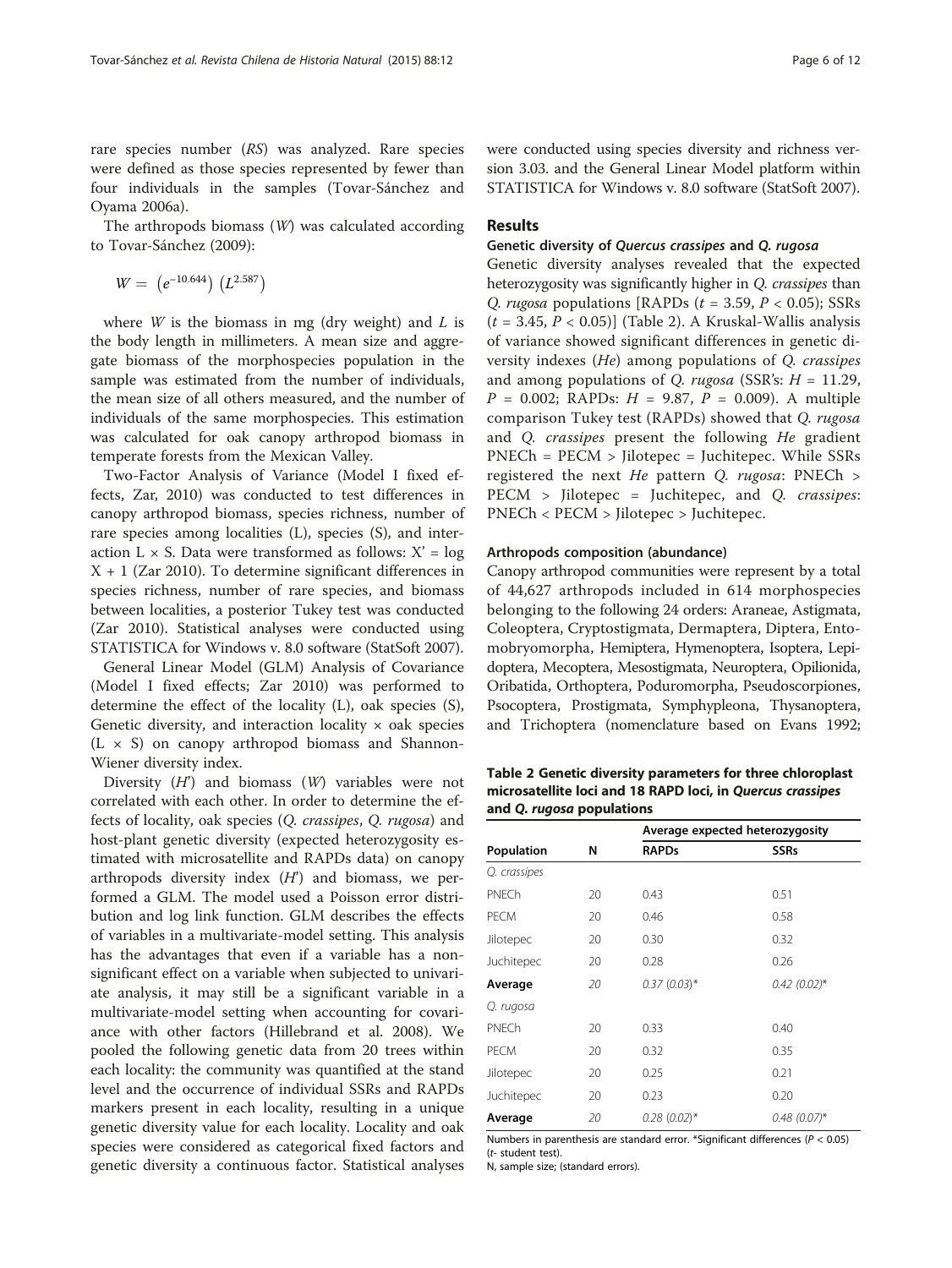Hopkin [1997;](#page-10-0) Deharveng [2004](#page-10-0); Triplehorn and Johnson [2005\)](#page-11-0).

## Community structure of canopy arthropods associated to Q. crassipes and Q. rugosa

Shannon-Wiener diversity  $(H')$ , species richness  $(S)$ , number of rare species  $(RS)$ , and biomass  $(W)$  total values were significantly different ( $P < 0.05$ ) between Q. crassipes ( $H' = 5.2$ ,  $S = 569$ ,  $RS = 575$ ,  $W = 560.20$ ) and Q. rugosa  $(H = 4.4, S = 450, RS = 438, W = 313.25)$ . In addition, in all localities these parameters were higher in Q. crassipes than in Q. rugosa  $(P < 0.05)$  (Table 3). PNECh and Juchitepec consistently showed significant differences for H', S, RS, and W values in both oak species. In contrast, PECM and Jilotepec had similar values, excepting  $H'$  in Q. crassipes, and RS for both oak species (Table 3). For Q. crassipes and Q. rugosa, the Shannon-Wiener diversity index  $(H')$  differed significantly between localities  $(P < 0.05)$ , except from PECM and Juchitepec for Q. rugosa. However, some oak host individuals presented the same diversity values within and among localities for both species. In general, a statistically significant effect of the locality ( $F_{3,152} = 8.151, P < 0.001$ ), the species ( $F_{1,152} = 23.902$ ,  $P < 0.001$ ) and interaction L  $\times$  S  $(F_{2,152} = 3.205, P < 0.001)$  was detected on rare species. Q. crassipes had more number of rare species (less than four individuals) than Q. rugosa. Between localities, PNECh showed the highest number of rare species, followed by PECM, Jilotepec, and Juchitepec (Figure [2](#page-7-0)). Similar results were registered in arthropod species richness, a statistically significant effect of locality ( $F_{3,152} = 16.023$ , d.f. = 3,  $P < 0.001$ ), species  $(F_{1,152} = 32.007, P < 0.001)$ , and interaction L × S

## Table 3 Shannon-Wiener diversity index (H'), species richness (S), rare species (RS) and coefficient of variation (CV) of S and RS (in parentheses); and biomass (W) mg DW/m2 (standard error in parentheses) of canopy arthropods associated to Quercus crassipes and Q. rugosa in four localities in the Mexican Valley

| Locality    | H                | S (CV)                  | RS (CV)                  | w                            |
|-------------|------------------|-------------------------|--------------------------|------------------------------|
|             |                  |                         | Q. crassipes             |                              |
| PNECh       | $5.0^{A}$        | 224 $(10.11)^a$         | 173 (10.20) <sup>a</sup> | 427.63 (0.042) <sup>a</sup>  |
| PECM        | $4.4^B$          | 202 $(6.17)^a$          | 165 $(7.39)^a$           | 338.15 (0.054) <sup>ab</sup> |
| Jilotepec   | $3.8^\circ$      | 183 $(9.43)^{a}$        | 124 (12.48) <sup>b</sup> | 490.29 (0.020) <sup>b</sup>  |
| Juchitepec  | 3.0 <sup>D</sup> | 162 (6.57) <sup>b</sup> | 113 $(12.26)^{c}$        | 984.75 (0.040) <sup>c</sup>  |
|             |                  |                         | Q. rugosa                |                              |
| PNECh       | 4.6 <sup>A</sup> | 165 $(8.71)^a$          | 127 $(8.38)^a$           | 200.92 (0.053) <sup>a</sup>  |
| <b>PECM</b> | $4.0^B$          | 158 $(6.09)^{ab}$       | 119 (9.86) <sup>b</sup>  | 282.89 (0.027) <sup>b</sup>  |
| Jilotepec   | $3.5^B$          | 153 $(5.05)^{b}$        | 105 (12.68) <sup>c</sup> | 354.19 (0.042)bc             |
| Juchitepec  | $27^{\circ}$     | 117 $(9.43)^{c}$        | 87 $(13.36)^c$           | 415.61 $(0.027)^c$           |

Same letters show that the mean values for each locality did not differ at  $\alpha$  = 0.05 (capital letters = Solow test; lower case letters = Tukey's test).

 $(F_{2,152} = 3.283, P < 0.05)$  was detected. For arthropod biomass, a statistically significant effect of the locality  $(F_{3,152} = 12.952, P < 0.001)$ , the species  $(F_{1,152} = 30.741,$  $P < 0.001$ ), and interaction L  $\times$  S ( $F_{2,152} = 9.708$ ,  $P < 0.001$ ) was registered.

## Effect of genetic diversity of oak host species on canopy arthropod community

In general, the diversity  $(H')$  and biomass of canopy arthropod species differ significantly among localities, oak species and genetic diversity  $(He)$ . Also, the interaction locality  $\times$  oak species was significant, independently of molecular marker used (SSRs and RAPDs). The only variable that had not a significant effect on canopy arthropod diversity was oak species (S) using both molecular markers, and the interaction locality  $\times$  oak species on arthropod biomass (Table [4\)](#page-8-0).

## **Discussion**

The hypothesis that genetic diversity of foundation species affects the community structure of the canopy arthropods was supported by our results. Also we found that the arthropod community structure was significantly different between host oak species and localities.

## Genetic diversity of Quercus crassipes and Q. rugosa

In general, our study demonstrates that Q. crassipes had higher levels of genetic diversity than Q. *rugosa*. These high genetic diversity levels in Q. crassipes may be due to incipient reproductive barriers, which facilitate interspecific crosses with closely related species. For example, Valencia [\(1994\)](#page-11-0) proposed that a group of oaks conformed by Q. affinis, Q. crassipes, Q. crassifolia, Q. laurina, Q. mexicana, and Q. rubramenta may experience genetic exchange when they occur in sympatric/mixed stands. This last scenario has been corroborated by Tovar-Sánchez and Oyama ([2004\)](#page-10-0) for the Q. crassipes  $\times$  Q. crassifolia complex, González-Rodríguez et al. [\(2004](#page-10-0)) for the Q. *laurina*  $\times$  *Q. affinis* complex, and Valencia-Cuevas et al. ([2015\)](#page-11-0) for Q. castanea, Q. laurina, and Q. crassifolia. The species mentioned above are distributed along the Mexican Valley, a fact that may facilitate the genetic exchange with Q. crassipes.

Moreover, when the study sites are classified by their number of red oak species, the following pattern is observed PNECh > PECM > Jilotepec > Juchitepec, which is congruent with the genetic diversity pattern for both species (Table [2](#page-5-0)). Therefore, we suggest a possible relationship between the number of red oak species and their genetic diversity levels. This is supported by the work of Valencia-Cuevas et al. ([2014](#page-11-0)), who reported an increase on the levels of Q. castanea genetic diversity as the local richness of the red oak community also increases.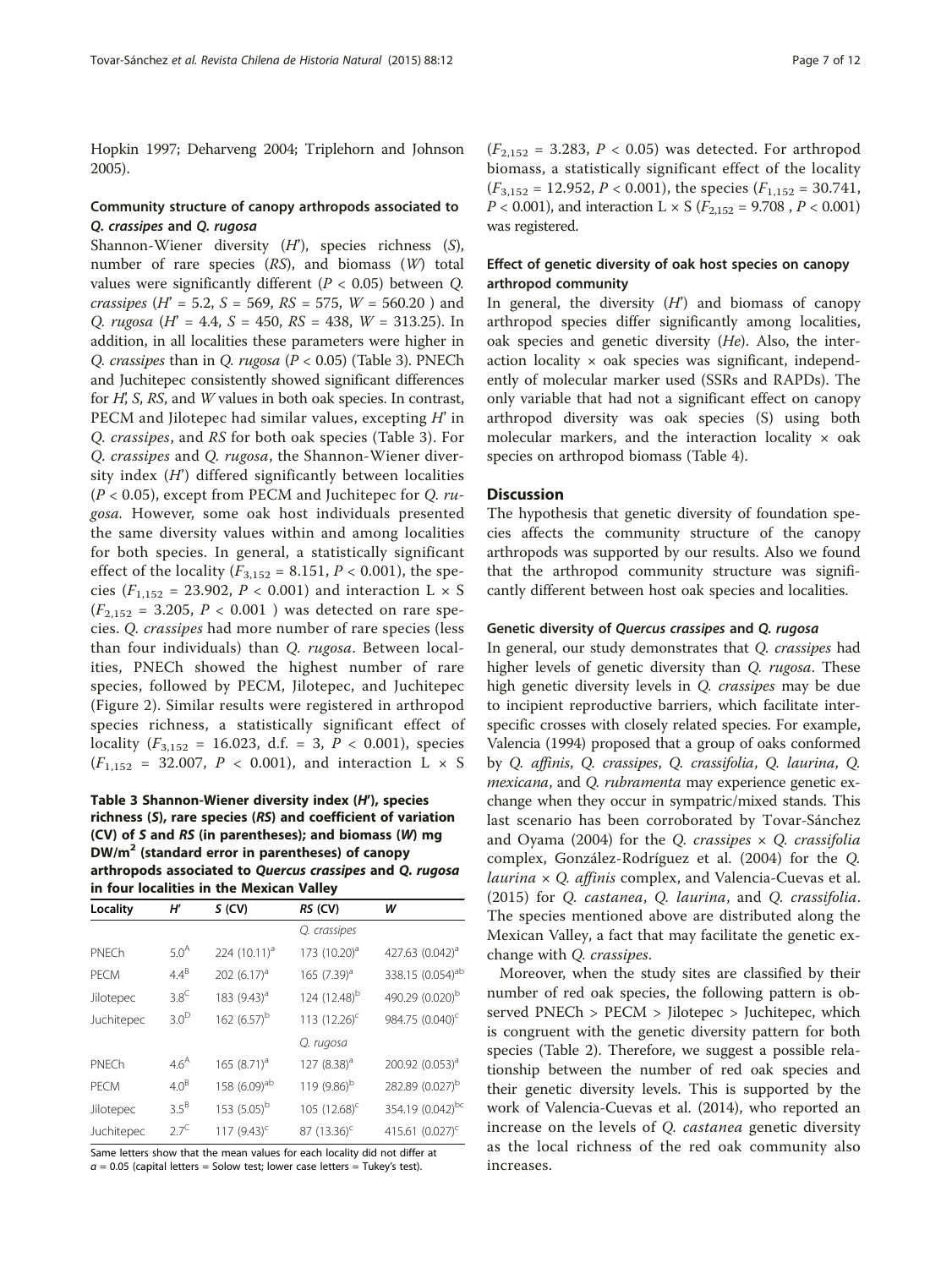<span id="page-7-0"></span>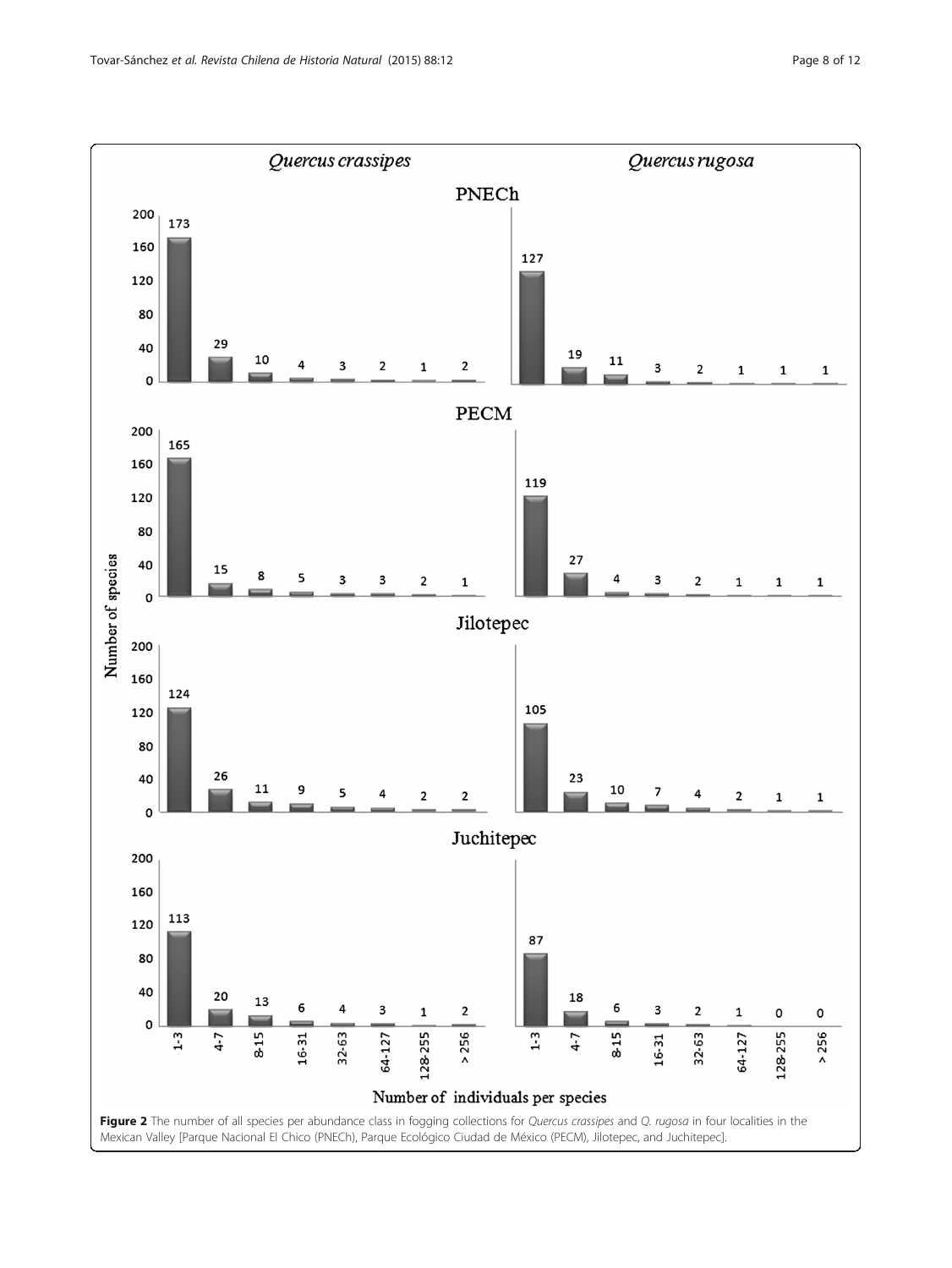<span id="page-8-0"></span>Table 4 Results from the General Lineal Model (GLM Analysis of Covariance) testing the effects of locality (PNECh, PECM, Jilotepec, and Juchitepec), oak species (Quercus crassipes and Q. rugosa), host-plant genetic diversity (expected heterozigosity, estimated with microsatellites and RAPDs data), and the interaction  $L \times S$  on canopy arthropod diversity and biomass

|                   | Arthropod community responses |      |                                 |                 |                |                |       |         |  |
|-------------------|-------------------------------|------|---------------------------------|-----------------|----------------|----------------|-------|---------|--|
|                   |                               |      | <b>Shannon-Wiener diversity</b> |                 |                | <b>Biomass</b> |       |         |  |
|                   | df                            | MS   | F                               | P               | df             | <b>MS</b>      | F     | P       |  |
|                   |                               |      |                                 | Microsatellites |                |                |       |         |  |
| Locality (L)      | 3                             | 1.86 | 23.17                           | < 0.000         | 3              | 0.46           | 29.01 | < 0.000 |  |
| Oak species (S)   |                               | 0.10 | 1.23                            | 0.271           |                | 0.96           | 59.58 | < 0.000 |  |
| Genetic diversity |                               | 4.50 | 56.18                           | < 0.000         |                | 0.44           | 27.59 | < 0.000 |  |
| $L \times S$      | 2                             | 1.23 | 15.36                           | < 0.000         | $\overline{2}$ | 0.04           | 2.56  | 0.084   |  |
| Residual          | 72                            | 0.08 |                                 |                 | 72             | 0.02           |       |         |  |
|                   |                               |      |                                 | RAPDs           |                |                |       |         |  |
| Locality (L)      | 3                             | 0.71 | 8.31                            | < 0.000         | 3              | 0.28           | 17.32 | < 0.000 |  |
| Oak species (S)   |                               | 0.13 | 1.48                            | 0.227           |                | 0.87           | 54.49 | < 0.000 |  |
| Genetic diversity |                               | 9.42 | 109.82                          | < 0.000         |                | 0.85           | 52.74 | < 0.000 |  |
| $L \times S$      | 2                             | 0.73 | 8.53                            | < 0.000         | 2              | 0.16           | 10.08 | < 0.000 |  |
| Residual          | 72                            | 0.09 |                                 |                 | 72             | 0.02           |       |         |  |

Particularly, the hybridization phenomenon has been documented between Q. crassipes and Q. crassifolia in Jilotepec (Tovar-Sánchez and Oyama [2006a](#page-11-0)), and possible hybrids have been observed in PNECh between Q. crassipes and Q. crassifolia (S. Valencia, Science Faculty Herbarium, Universidad Nacional Autónoma de México). In addition, there is evidence that Q. rugosa hybridizes with Q. glabrescens at the PNECh (Núñez-Castillo et al. [2011](#page-10-0)). The above statements support that Q. crassipes and Q. rugosa presents higher genetic diversity levels at the PNECh as a result of interspecific hybridization, since genetic combinations produced by introgression exceeds the possible combinations resulting from mutational processes (Anderson [1949](#page-10-0)). This may increase the genetic diversity levels.

## Effect of genetic diversity of oak host species on canopy arthropod community

We found a significant effect of the host genetic diversity on parameters of arthropod community structure [Shannon-Wiener diversity  $(H')$  and biomass  $(W)$ ]. These results are consistent with those reported by Wimp et al. ([2004](#page-11-0)), who found that the cottonwood's genetic diversity (heterozygosity) (Populus fremontii  $\times$  P. angustifolia) has a significant influence on the diversity  $(H)$  of their associated gall-forming insects, explaining about 60% of the variability in the community. Similarly, Tovar-Sánchez and Oyama ([2006b\)](#page-11-0) reported that the oak genetic diversity (Shannon-Wiener) (Quercus crassipes <sup>×</sup> Q. crassifolia) explained about 78% of the diversity  $(H)$  of associated gallforming insects. This could be explained due to the high level of specialization of gall-forming insects, since they have been considered as species-organ-tissue specific (Stone et al. [2002](#page-10-0)). This high level of specialization along with their tight relationship with host species may account for their high level of response to host species in comparison to canopy epiphyte insects.

Host-plant genetic diversity not only has direct impact on the associated community of herbivores, yet, its effects can be extended to the following trophic levels indirectly, by promoting a cascade effect throughout the community (Whitham et al. [2006\)](#page-11-0). For example, an increase in host-plant genetic diversity can promote an increase in their architectural complexity and nutritional quality (Bailey et al. [2004\)](#page-10-0). This may favor a greater density of herbivores (Bailey et al. [2006\)](#page-10-0), depredation intensity, and parasitism degree (Sarfraz et al. [2008\)](#page-10-0).

Canopy arthropod community structure  $(H, S, RS, I)$ and W) differed significantly between host species. Q. crassipes had the highest values in all the parameters mentioned. This pattern may be explained by the higher dominance and genetic diversity of Q. crassipes in all localities. In general, this species dominates oak forests, and its great abundance and genetic diversity may be favoring the availability of resources and conditions, resulting in a more complex arthropod assemblage. These results are supported by several studies that have showed that the increase in genetic variation in plants can generate a large amount of variation in morphological (González-Rodríguez et al. [2004](#page-10-0); Tovar-Sánchez and Oyama [2004,](#page-10-0) López-Caamal et al. [2013\)](#page-10-0), phenological (Hunter et al. [1997\)](#page-10-0), architectural (Bangert et al.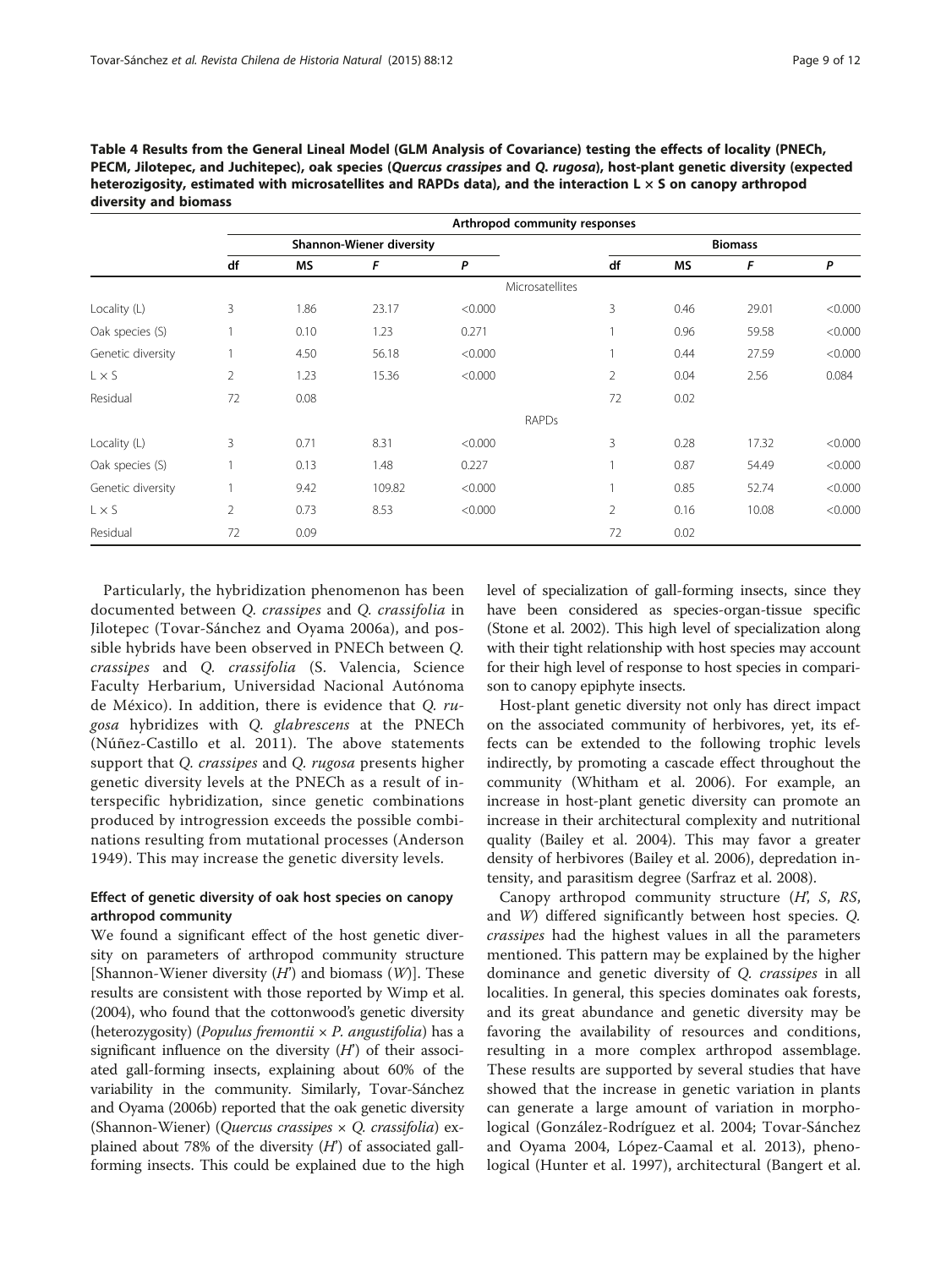[2005\)](#page-10-0), and chemical traits (Fritz [1999\)](#page-10-0). All these features are genetically controlled given that arthropods are sensitive to these host-plant traits; it is not surprising that they would closely track the plant genetic via these traits (Bangert et al. [2008](#page-10-0)). A similar response has been reported in canopy cottonwoods (Wimp et al. [2004](#page-11-0)), willows (Hochwender and Fritz [2004\)](#page-10-0), and eucalyptus (Dungey et al. [2000](#page-10-0)).

In general, the canopy arthropod community associated with Q. crassipes and Q. rugosa was represented by few abundant species and many rare species, which agrees with that reported in other studies (e.g., Tovar-Sánchez [2009\)](#page-10-0). Particularly, the results showed that the canopy of Q. crassipes supports a greater number of rare species than Q. rugosa. Probably because the first species offers a wider range of resources and conditions as a result of their genetic diversity as already explained. This is supported by the work of Tovar-Sánchez and Oyama ([2006a](#page-11-0)), who reported a greater number of rare species in hybrids of Q. *crassipes*  $\times$  *Q. crassifolia* complex, where genetic diversity is increased.

These studies have suggested that the areas with more genetically diverse hosts can be considered as centers of diversity and species richness (Tovar-Sánchez and Oyama [2006a](#page-11-0)), areas of great ecological and evolutionary activity, providing new habitats for associated communities. Our results showed that the arthropod diversity  $(H)$  for  $Q$ . crassipes and Q. rugosa presents the following gradient: PNECh > PECM > Jilotepec > Juchitepec. In general, this pattern is consistent with the level of genetic diversity among localities. In addition, this pattern could be related to the number of arboreal species growing in simpatry with Q. crassipes and Q. rugosa in each locality, a phenomenon that is known as "associational susceptibility" (White and Whitham [2000\)](#page-11-0), in which plant species present greater diversity of herbivores when spatially associated with heterospecific neighbors (White and Whitham [2000](#page-11-0)).

## Implications for conservation

Mexico is one of the centers of diversification of the genus Quercus with more than 161 species (Valencia [2004](#page-11-0)). Oak and pine trees are the dominant species in most of the temperate forests of Mexico and they provide fundamental ecosystem services. In particular, some oak species can be considered foundation species. Unfortunately, deforestation rates are increasing in Mexican forests ( $\approx$ 314 thousand ha/year, FAO [2006\)](#page-10-0) with potentially serious implications. From a conservation perspective, this study suggests that the maintenance of the genetic diversity of the host plants is crucial for the preservation of associated species. Also, it is a priority to assign a new conservation status for foundation species and propose strategies to safeguard mechanism to maintain their genetic diversity. When the foundation species are the habitat, a loss of genetic diversity will result in a loss of habitat that could have a potential effect on species across multiple trophic levels and major taxonomic groups (Bangert et al. [2005](#page-10-0)). This serves as a guide for future conservation efforts and provides a mechanism for why conservation efforts may fail if they do not consider the community consequences of genetic variation in foundation species, because their extended phenotypes affect the rest of the community.

## Conclusions

In order to understand the assembly of natural communities, some factors such as interactions, degree of disturbance, type and quality of resources and environmental conditions have been widely studied. Recently, a genetic approach has revealed that the influence of genetic diversity extends to the community level. In this study, we found a genetic diversity effect of oak host species on canopy arthropod community, regardless of the molecular marker used as well as the host plant species type. Since oaks represent dominant trees in Mexican temperate forest, these findings may be important locally and at a landscape level. The consideration of the genetic diversity of the foundation species can be a general and efficient approach to conserving processes and diverse assemblages in nature. The development of this community genetic perspective should help us to understand the natural world, its complex interactions, and the effects of anthropogenic change.

#### Competing interests

The authors declare that they have no competing interests.

#### Authors' contributions

All authors participated in the review, topic design, in the data analyses, and in the manuscript writing. Also, all authors read and approved the final version of the manuscript.

#### Acknowledgements

We express our thanks to the following specialists on arthropod and plant taxonomy for their interest and assistance in this project: S. Valencia-Avalos (Oaks), M. Mora-Jarvio (Oaks), C. Mayorga (Hemiptera), G. Ortega León (Hemiptera), O. Ávalos (Hymenoptera), M. Menendez (Araneae), B. Mejía (Collembola and Acari), A. Godínez (Diptera), and A. Ibarra Vázquez (Lepidoptera). This research was supported by grants from CONACYT- Mexico (61725) and PROMEP/103.5/07/2674 to E.T.S.

#### Author details

<sup>1</sup>Departamento de Sistemática y Evolución, Centro de Investigación en Biodiversidad y Conservación, Universidad Autónoma del Estado de Morelos, Av. Universidad 1001, Col. Chamilpa, Cuernavaca, Morelos, CP 62209, Mexico. <sup>2</sup> Laboratorio de Investigaciones Ambientales, Centro de Investigación en Biotecnología, Universidad Autónoma del Estado de Morelos, Av. Universidad 1001, Col. Chamilpa, Cuernavaca, Morelos, CP 62209, Mexico.

#### Received: 12 November 2014 Accepted: 23 April 2015 Published online: 12 May 2015

## References

Adams RI, Goldberry S, Whitham TG, Zinkgraf, Dirzo R (2011) Hybrization among dominant tree species correlates positively with understory plant diversity. Am J Bot 98:1623–1632.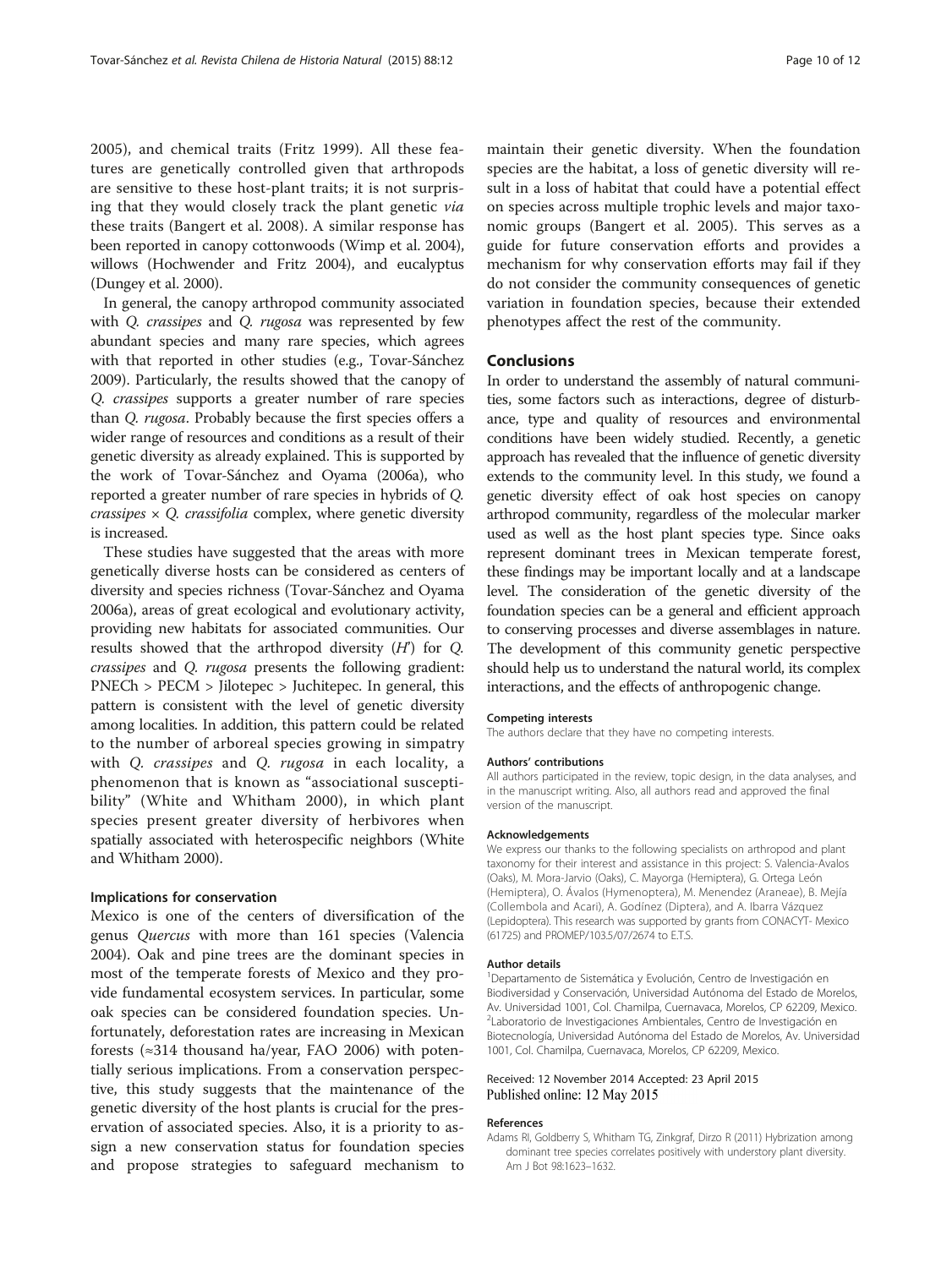<span id="page-10-0"></span>Anderson E (1949) Introgressive Hybridization. John Wiley, New York

- Bailey JK, Bangert RK, Schweitzer JA, Trotter RT III, Shuster SM, Whitham TG (2004) Fractal geometry is heritable in trees. Evolution 59:2100–2102
- Bailey JK, Woolley SC, Lindroth RL, Whitham TG (2006) Importance of species interactions to community heritability: a genetic basis to trophic-level interactions. Ecol Lett 9:78–85
- Bangert RK, Turek RJ, Martinsen GD, Wimp GM, Bailey JK, Whitham TG (2005) Benefits of conservation of plant genetic diversity on arthropod diversity. Conserv Biol 19:379–390
- Bangert RK, Allan GJ, Turek RJ, Wimp GM, Meneses N, Martinsen GD, Keim P, Whitham TG (2006) From genes to geography: a genetic similarity rule for arthropod community structure at multiple geographic scales. Mol Ecol 15:4215–4228
- Bangert RK, Lonsdorf EV, Wimp GM, Shuster SM, Fischer D, Schweitzer JA, Allan GJ, Bailey JK, Whitham TG (2008) Genetic structure of a foundation species: scaling community phenotypes from the individual to the region. Heredity 100:121–131
- Bangert RK, Ferrier SM, Evans L, Kennedy K, Grady KC, Hersch-Green E, Allan GJ, Whitham TG (2012) The proportion of three foundation plant species and their genotypes influence an arthropod community: restoration implications for the endangered southwestern willow flycatcher. Res Ecol, doi:10.1111/ j.1526-100X.2012.00910.x
- Castagneyrol B, Lagache L, Giffard B, Kremer A, Jactel H (2012) Genetic diversity increases insect herbivory on oak saplings. PloS one 7(8), e44247
- Crawford K, Rudgers J (2013) Genetic diversity within a dominant plant outweighs plant species diversity in structuring an arthropod community. Ecology 94:1025–1035
- Crutsinger GM, Collins MD, Fordyce JA, Gompert Z, Nice CC, Sanders DJ (2006) Plant genotypic diversity predicts community structure and governs an ecosystem process. Science 313:966–968
- Dayton PK (1972) Toward an understanding of community resilience and the potential effects of enrichments to the Benthos at McMurdo Sound, Antarctica. In: Parker BC (ed) Proceedings of the Colloquium on Conservation Problems in Antarctica. Allen Press. Lawrence, Kansas
- Deharveng L (2004) Recent advances in Collembola systematic. Pedobiologia 48:415–433
- Dungey HS, Potts BM, Whitham TG, Li HF (2000) Plant genetics affects arthropod community richness and composition: evidence from a synthetic eucalypt hybrid population. Evolution 54:1938–1946
- Evans GO (1992) Principles of Acarology. CAB International, England
- FAO (2006) Global Forest Resources Assessment 2005: progress towards sustainable forest management. Forestry Paper 147. Available from: [http://](http://www.fao.org) [www.fao.org](http://www.fao.org) (accessed October 2007). United Nations Food and Agriculture Organization (FAO), Rome
- Ferrier SM, Bangert RK, Hersch-Green E, Bailey JK, Allan GJ, Whitham TG (2012) Unique arthropod communities on different host-plant genotypes results in greater arthropod diversity. Arthropod-Plant Inte 6:187–195
- Ferrusquía-Villafranca I (1998) Geología de México: una Sinopsis. In: Ramamoorthy TP, Bye R, Lot A, Fa J (eds) Diversidad Biológica de México: Orígenes y Distribución. Instituto de Biología UNAM, México
- Forkner RE, Marquis RJ, Lill JT (2004) Feeny revisited: condensed tannins as anti-herbivore defenses in leaf-chewing herbivore communities of Quercus. Ecol Entomol 29:174–187
- Foss LK, Rieske LK (2003) Species‐specific differences in oak foliage affect preference and performance of gypsy moth caterpillars. Entomol Exp Appl 108:87–93
- Fritz RS (1999) Resistance of hybrid plants to herbivores: genes, environment, both? Ecology 80:382–391
- González-Rodríguez A, Arias DM, Valencia S, Oyama K (2004) Morphological and RAPD analysis of hybridization between Quercus laurina and Quercus affinis (Fagaceae), two Mexican red oaks. Am J Bot 91:401–409
- Hamilton AJ, Novotny V, Waters EK, Basset Y, Benke KK, Grimbacher PS, Miller SE, Samuelson GA, Weiblen GD, Yen JDL, Stork NE (2013) Estimating global arthropod species richness: refining probabilistic models using probability bounds analysis. Oecologia 171:357–365
- Hillebrand H, Frost P, Liess A (2008) Ecological stoichiometry of indirect grazer effects on periphyton nutrient content. Oecologia 155:619–630
- Hochwender CG, Fritz RS (2004) Plant genetic differences influence herbivore community structure: evidence from a hybrid willow system. Oecologia 138:547–557
- Hopkin PS (1997) Biology of the Springtails (Insecta: Collembola). Oxford University Press, England
- Hughes AR, Inouye BD, Johnson TJ, Underwood N, Vellend M (2008) Ecological consequences of genetic diversity. Ecol Lett 11:1–15
- Hunter MD, Varley GC, Gradwell GR (1997) Estimating the relative roles of top-down and bottom-up forces on insect herbivore populations: a classic study revisited. Proc Nat Acad Sci 94:9176–9181
- Johnson MT, Agrawal AA (2005) Plant genotype and environment interact to shape a diverse arthropod community on evening primrose (Oenothera biennis). Ecology 86:874–885
- Keith AR, Bailey JK, Whitham TG (2010) A genetic basis to community repeatability and stability. Ecology 91:3398–3406
- Lambert L, McPherson RM, Espelie KE (1995) Soybean host plant resistance mechanisms that alter abundance of white-flies (Homoptera: Alyrodidae). Environ Ecol 24:1381–1386
- Lamit LJ, Wojtowicz T, Kovacs Z, Wooley SC, Zinkgraf M, Whitham TG, Lindroth RL, Gehring CA (2011) Hybridization among foundation tree species influences the structure of associated understory plant communities. Botany 89:165–174
- Le Roy CJ, Whitham TG, Keim P, Marks JC (2006) Plant genes link forest and streams. Ecology 87:255–261
- López-Caamal A, Mussali-Galante P, Valencia-Cuevas L, Ramírez JJ, Flores KV, Tovar-Sánchez E (2013) Transgressive character expression in hybrid zones between the native invasives Tithonia tubaeformis and Tithonia rotundifolia (Asteraceae) in Mexico. Plant Syst Evol 299:1781–1792
- Marquis RJ, Lill JT (2010) Impact of plant architecture versus leaf quality on attack by leaf-tying caterpillars on five oak species. Oecologia 163:203–213
- Martinsen GD, Whitham TG (1994) More birds nest in hybrid cottonwoods. Wilson Bull 106:474–481
- McIntyre NE, Rango J, Fagan WF, Faeth SH (2001) Ground arthropod community structure in a heterogeneous urban environment. Landscape Urban Plan 52:257–274
- Murakami M, Hirao T, Ichie T (2007) Comparison of lepidopteran larval communities among tree species in a temperate deciduous forest, Japan. Ecol Entomol 32:613–620
- Núñez-Castillo SM, Álvarez-Moctezuma JG, Zavala-Chávez F, Espinosa-Robles P (2011) Morphologic and habitat analysis of Quercus glabrescens  $\times$  Q. rugosa hybrid. Rev Mex Cien For 2:83–100
- Rangel SR, Rojas E, Aguilar M (2002) El género Quercus (Fagaceae) en el Estado de México. Ann Missouri Bot Gard 89:551–593
- Rzedowski J, Rzedowski GC (2001) Flora Fanerogámica del Valle de México. Instituto de Ecología, A. C., Centro Regional del Bajío. Comisión Nacional para el Conocimiento y Uso de la Biodiversidad, México
- Sarfraz M, Dosdall LM, Keddie BA (2008) Host plant genotype of the herbivore Plutella xylostela (Lepidopetera: Plutellidae) affects the performance of its parasitoid Diadegma insulare (Hymenoptera: Ichneumonidae). Biol Control 44:42–51
- Schweitzer JA, Bailey JK, Fischer DG, LeRoy CJ, Londsford EV, Whitham TG, Hart SC (2008) Plant-soil microorganisms interactions: a heritable relationship between plant genotype and associated soil microorganisms. Ecology 89:773–781
- Solow RA (1993) A simple test for change in community structure. J Anim Ecol 62:191–193
- Statsoft INC (2007) STATISTICA for Windows. Tulsa, USA
- Sthultz CM, Whitham TG, Kennedy K, Deckert R, Gehring CA (2009) Genetically based susceptibility to herbivory influences the ectomycorrhizal fungal communities of a foundation tree species. New Phytol 184:657–667
- Stone GN, Schönrogge K, Atkinson RJ, Pujade-Villar J (2002) The population biology of gall wasp (Hymenoptera: Cynipidae). Ann Rev Entomol 47:633–668
- Stork NE, Hammond PM (1997) Sampling arthropods from treecrowns by fogging with knockdown insecticides: lessons from studies of oak tree beetle assemblages in Richmond Park. In: Stork NE, Adis J, Didham RK (eds) Canopy Arthropods. Chapman and Hall, London, pp 3–26
- Tack AJ, Ovaskainen O, Pulkkinen P, Roslin T (2010) Spatial location dominates over host plant genotype in structuring an herbivore community. Ecology 91:2660–2672
- Tack AJ, Johnson MTJ, Roslin P (2011) Sizing up community genetics: it's a matter of scale. doi: 10.1111/j.1600-0706.2011.19926.x.
- Tovar-Sánchez E (2009) Canopy arthropod community within and among oak species in central Mexico. Current Zool 55:132–144
- Tovar-Sánchez E, Oyama K (2004) Natural hybridization and hybrid zones between Quercus crassifolia and Quercus crassipes (Fagaceae) in Mexico: morphological and molecular evidence. Am J Bot 91:1352–1363